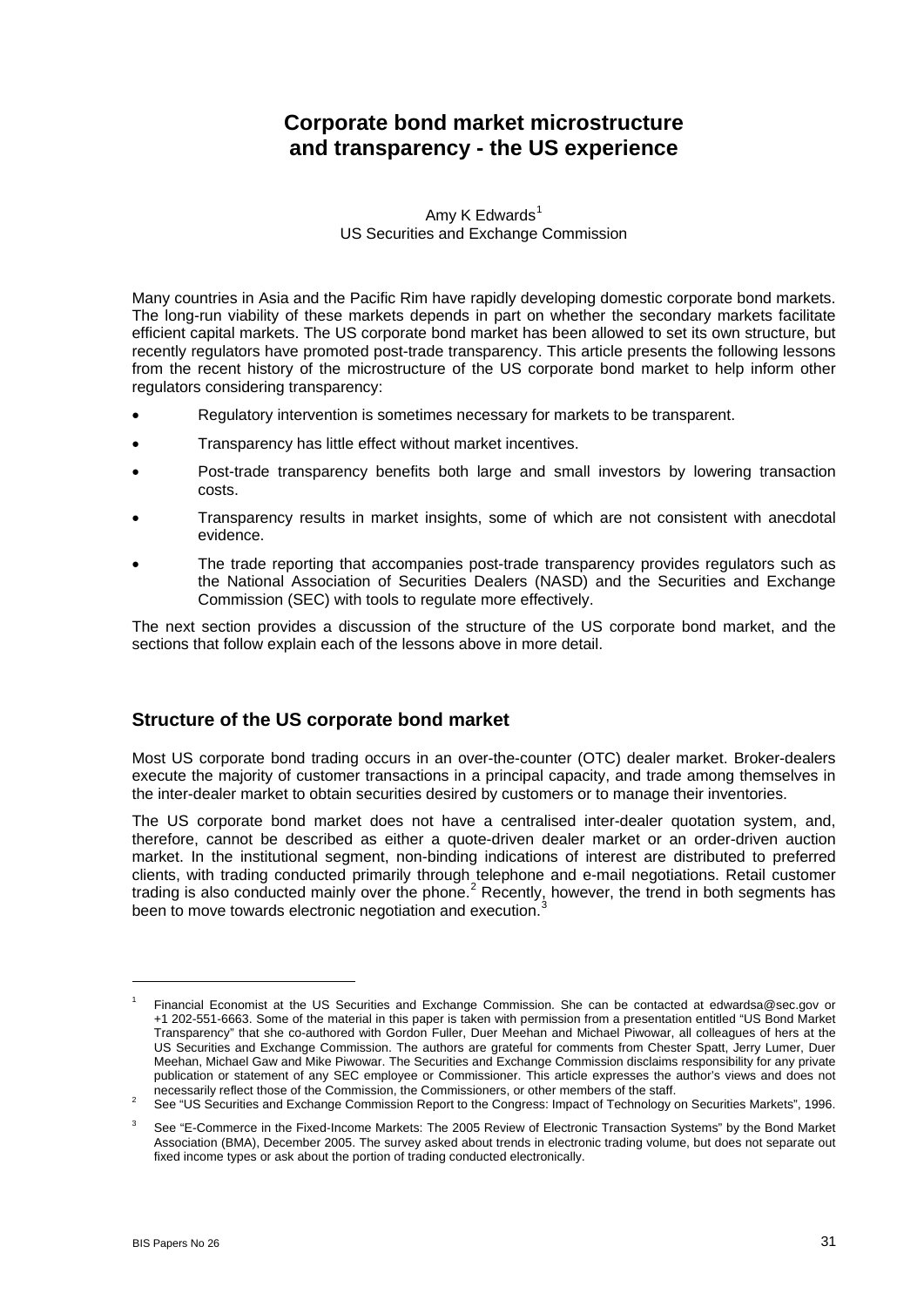The market has evolved into this form with little regulatory intervention. According to Biais and Green (2005), the New York Stock Exchange (NYSE) dominated the market for corporate and municipal bonds until trading migrated to the OTC market in the 1940s. Biais and Green (2005) do not attribute the migration to regulatory changes, but, rather, to the growth of institutional trading. Today, the NYSE's Automated Bond System (ABS), an electronic limit order book, lists less than 5% of US dollardenominated corporate bonds and attracts about 1% of total trades reported. The NYSE is currently seeking to increase its market share by requesting regulatory approval that would permit broker-dealers to trade the bonds of its listed companies without those bonds being registered with the SEC.<sup>[4](#page-1-0)</sup>

### **Transparency arising from regulatory intervention**

By 1998, problems surfaced that the US corporate bond market could not correct through competition.<sup>[5](#page-1-1)</sup> Furthermore, by mid-1998, competitive forces had failed to embrace many of the technological innovations in trading that had swept other secondary markets in the United States.<sup>[6](#page-1-2)</sup> Given that the dealer market structure competes on relationships, it is not surprising that regulatory intervention was needed to add transparency to the US corporate bond market.<sup>[7](#page-1-3)</sup> In fact, transparency improvements in dealer markets located in the United States have often come from regulatory intervention or encouragement. For example, several transparency improvements in the Nasdaq stock market (traditionally an OTC dealer market) were the result of regulatory interventions originally opposed by dealers.

In response to a request from SEC Chairman Arthur Levitt, the NASD made prices transparent in the OTC portion of the corporate bond market through the Trade Reporting and Compliance Engine (TRACE).<sup>[9](#page-1-5)</sup> TRACE covers the reporting and transparency of OTC trades in corporate bonds. It started operating on 1 July 2002 and was implemented in phases.

Prior to TRACE, the Fixed Income Reporting System (FIPS) provided a small degree of transparency in high-yield corporate bonds. FIPS operated from 1994 to 2002 and was the result of a regulatory intervention motivated in part by a need to better monitor the high-yield debt markets for insider trading.<sup>[1](#page-1-6)0</sup> While every trade in non-convertible long-term high-yield bonds was reported to FIPS, the transparency provided by FIPS was limited to summaries of transactions and one-sided quotations in 50 bonds at a time. Unfortunately, FIPS was not "up to par".[11](#page-1-7)

l

<span id="page-1-0"></span><sup>4</sup> See SEC Release 34-51999, File no SR-NYSE-2004-69, 8 July 2005.

<span id="page-1-1"></span><sup>5</sup> See Arthur Levitt, "The Importance of Transparency in America's Debt Market", Remarks by SEC Chairman Arthur Levitt at the Media Studies Center, NY, NY, 9 September 1998.

<span id="page-1-2"></span><sup>6</sup> See Paula Dwyer, "Never Cross a Bond Dealer", *Business Week*, 9 March 1998; and Testimony of Larry E. Fondren before the US House of Representatives Subcommittee on Finance and Hazardous Materials, Hearing on Electronic Commerce: Investing Online, 18 June 1998.

<span id="page-1-3"></span><sup>7</sup> The BMA created a system to promote transparency after the NASD agreed with Chairman Levitt to promote transparency, and subsequent to a hearing on transparency by the US House of Representatives Subcommittee on Finance and Hazardous Materials in September 1998. However, the BMA's "market-driven" initiative fell short of the transparency goals outlined by Chairman Levitt in his 9 September 1998 speech.

<span id="page-1-4"></span><sup>8</sup> See footnote 82 from Securities Exchange Act Release no 34-32019, SEC File no SR-NASD-92-45, 19 March 1993. Also, see Madhavan (1995) and Gong (2005) for theoretical explanations and costs of a lack of voluntary transparency in dealer markets.

<span id="page-1-5"></span><sup>9</sup> See also "Debt Market Review" conducted by the Division of Market Regulation and included in the record for the US House of Representatives Subcommittee on Finance and Hazardous Materials Hearing on Improving Price Competition for Mutual Funds and Bonds, 29 September 1998; and Securities Exchange Act Release no 34-43873, File no SR-NASD-99-65, 23 January 2001.

<span id="page-1-6"></span><sup>10</sup> See Securities Exchange Act Release no 34-32019, File no SR-NASD-92-45, 19 March 1993; the letter from US SEC Chairman Richard C Breeden to the Honourable Donald W Reigle, Jr, Chairman of the Committee on Banking, Housing and Urban Affairs of the US Senate; and "A Report by the Division of Market Regulation on Transparency in the Market for High-Yield Debt Securities", 6 September 1991.

<span id="page-1-7"></span><sup>11</sup> See Arthur Levitt, "The Importance of Transparency in America's Debt Market", remarks by SEC Chairman Arthur Levitt at the Media Studies Center, NY, NY, 9 September 1998.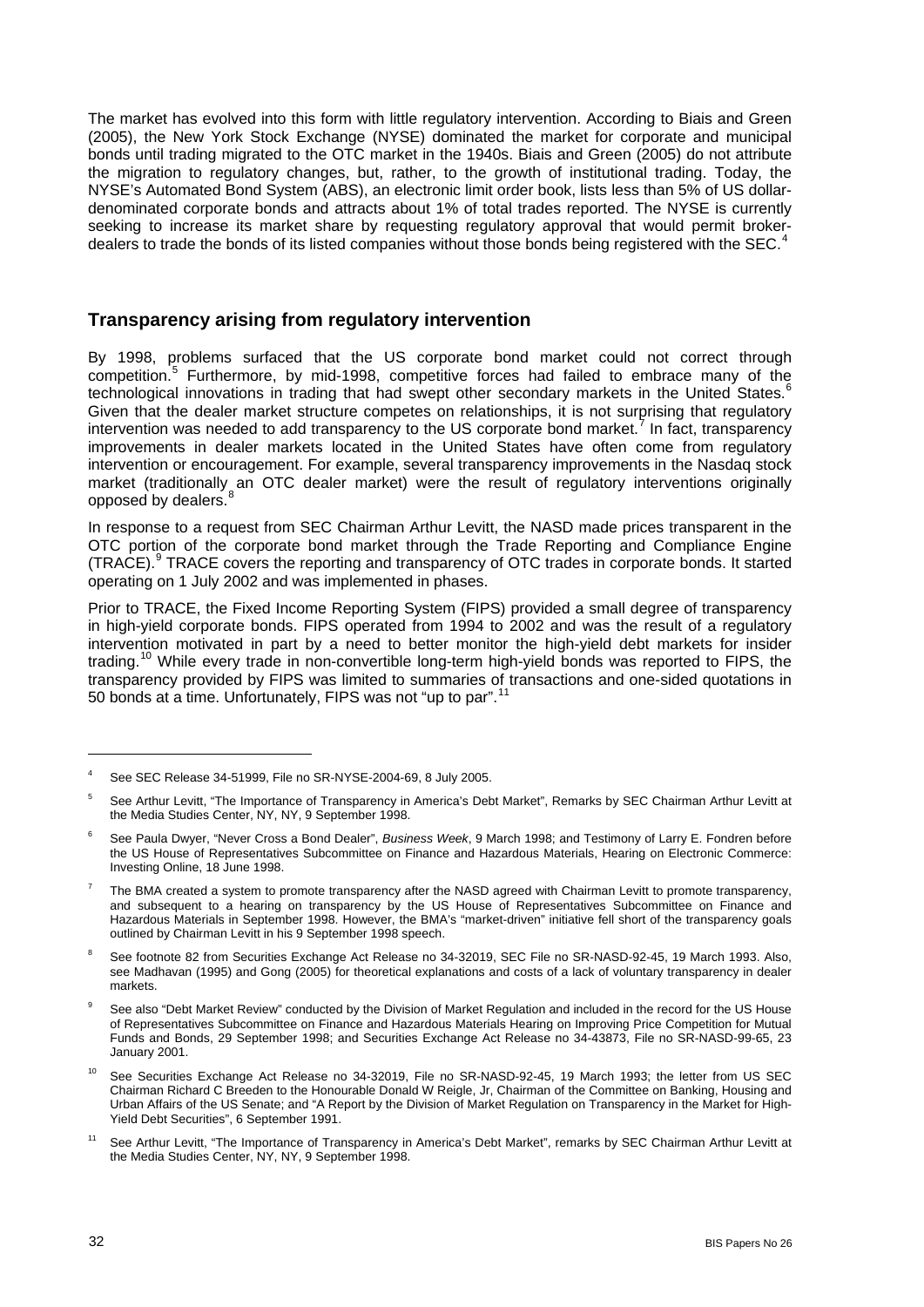When TRACE replaced FIPS, the pre-trade transparency from the quotations was eliminated and the post-trade transparency from transactions was enhanced and expanded. Since July 2002, all trades in TRACE-eligible bonds have been required to be reported to the NASD. Originally, dealers had 75 minutes to report the trade, but now have only 15 minutes. Because of industry concerns, the NASD rolled out transparency gradually. As of the most recent phase-in on 7 February 2005, 99% of the TRACE trades (95% of the par value) become transparent as soon as they are reported by dealers.<sup>[1](#page-2-0)2</sup> If the NASD proposal of 28 October 2005 is approved, all TRACE trades will be transparent immediately upon receipt of the trade report, which will mean that TRACE has been fully implemented.<sup>[1](#page-2-1)3</sup>

As mentioned earlier, TRACE provides only "post-trade" transparency, meaning that there are no "pretrade" quotations. While the NYSE provides some "pre-trade" transparency from displayed customer limit orders, the lack of listings and activity limit the effect of this transparency. Furthermore, neither TRACE nor the NYSE explicitly reveals the identity of market participants, which means that dealers can maintain anonymity within the TRACE and NYSE transparency.<sup>1</sup>

Note that TRACE does not encompass all of the securities that might be called corporate debt. It includes straight and convertible, long- and medium-term bonds, with both high-yield and investment grade ratings. However, while trading in bonds issued under Rule 144A must be reported to the NASD, such transactions are specifically excluded from being disseminated.<sup>[1](#page-2-3)5</sup> Trading in assetbacked securities and commercial paper does not need to be reported to the NASD, and, therefore, trading in these instruments is not transparent.

Note as well that increased transparency will not necessarily alter the structure of the corporate bond market, nor will it force the bond market into an equity market model. If transparency alters the market structure for US corporate bonds, it will be because transparency results in subsequent market initiatives.

#### **Subsequent market initiatives**

Even if transparency is imposed by regulators, competitive forces are still needed to achieve its full benefits. TRACE transparency, for example, can be likened to regulators flipping on a switch to make more information available. However, regulators cannot force all market participants to use the information. Instead, the ultimate dissemination of the information to dealers, institutions, retail investors and others depends on market forces. Regulators can attempt to accelerate the changes through investor education, but, ultimately, transparency will be limited if there is no demand for the information.

Theoretically, transparency promotes greater competition, which might ultimately lead to a new market structure - but only if it is more efficient than the current market structure. We have no evidence of a material change in the fundamental structure of the US corporate bond market since the introduction of TRACE over three years ago.

However, transparency is driving innovation in the marketplace, particularly in the creation of new products and services. Since the start of TRACE, the American Stock Exchange has listed two exchange-traded funds (ETFs) consisting of investment grade bonds.<sup>[16](#page-2-4)</sup> The CBOE has also proposed

1

<span id="page-2-0"></span>After-market trades in bonds rated BBB or lower and large transactions in less active high-yield bonds are transparent with a delay of up to 10 days. Furthermore, trade size is truncated for transactions of USD 1 million or more in high-yield bonds and USD 5 million or more in investment grade bonds.

<span id="page-2-1"></span><sup>&</sup>lt;sup>13</sup> See Securities Exchange Act Release no 34-52700, SEC File no SR-NASD-2005-120, 28 October 2005.

<span id="page-2-2"></span> $14$  Most OTC trading is conducted over the phone and, therefore, not anonymous.

<span id="page-2-3"></span> $15$  Rule 144A issues are private issues that can be traded only by Qualified Institutional Buyers (QIBs).

<span id="page-2-4"></span><sup>&</sup>lt;sup>16</sup> LQD (iShares GS \$ InvesTop™ Corporate Bond Fund) and AGG (iShares Lehman Aggregate Bond Fund).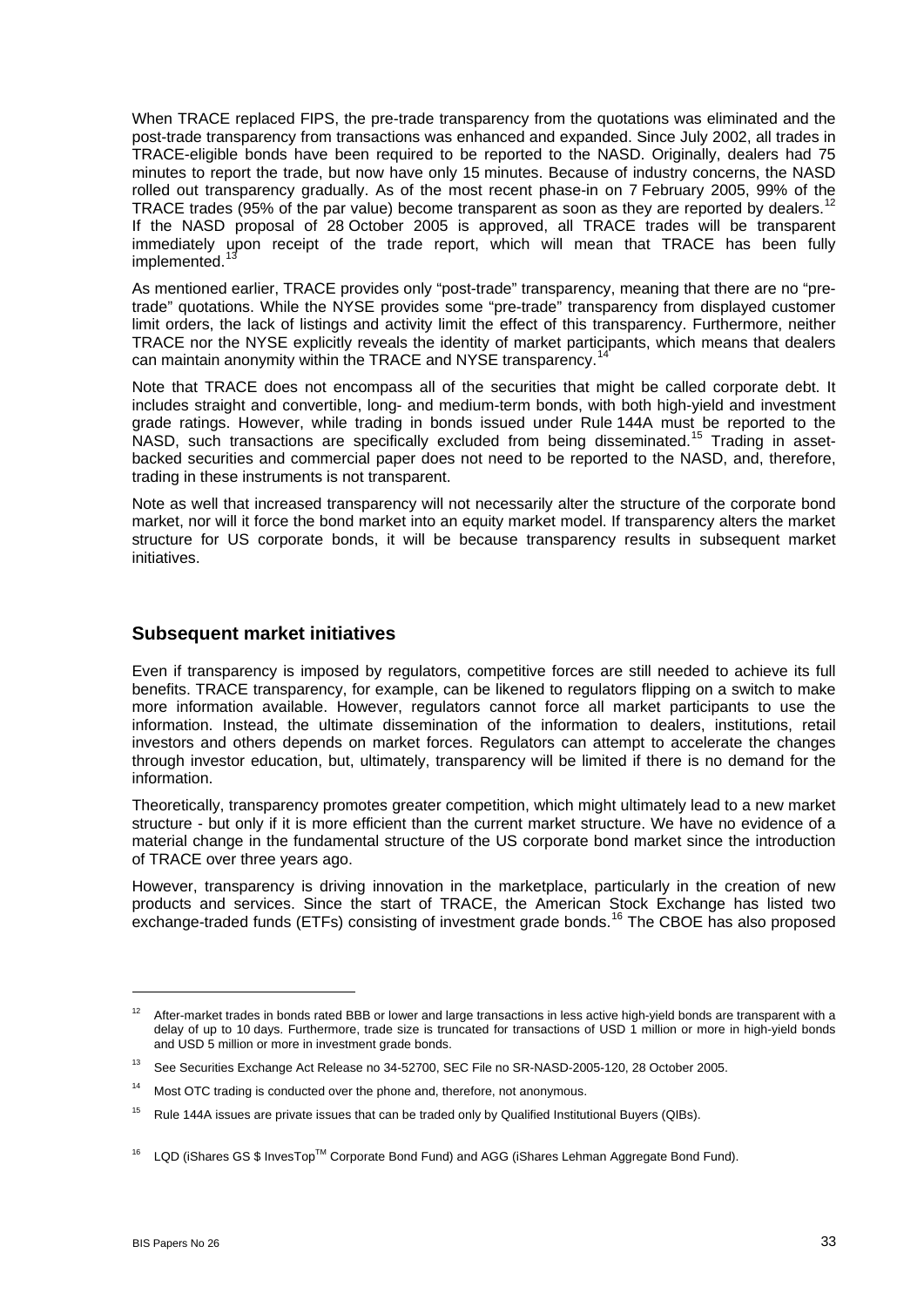listing options on corporate bonds.<sup>[17](#page-3-0)</sup> Some brokers compete on providing TRACE prices to clients and on conducting agency trades, instead of internalising, thus disclosing the full remuneration to investors.[18](#page-3-1) Finally, vendors such as Bloomberg, Bond Desk and Market Access compete to provide clients with value added analysis of TRACE data. None of these initiatives would have come about without transparency.

### **Evidence on the effects of the introduction of transparency**

The introduction of TRACE has sparked at least three empirical studies on the effect of transparency on the corporate bond market. Edwards et al (2005) analyse whether a higher degree of transparency is associated with a reduction in transaction costs paid by investors. Bessembinder et al (2005) examine how institutional transaction costs change around TRACE initiation and whether opaque bonds are affected by the transparency of similar bonds. Finally, Goldstein et al (2005) study one phase-in of transparency in more depth than the other two studies.

All three of these studies find that transaction costs are lower for investors when bond transaction information is transparent. Furthermore, as indicated by the transaction size results of Edwards et al (2005) and the institutional results of Bessembinder et al (2005), transaction costs decline for both retail and institutional investors.<sup>[1](#page-3-2)9</sup> Edwards et al (2005) compare the transaction costs of relatively transparent bonds to those of more opaque bonds. The transparent bonds have lower transaction costs than the opaque bonds for all transaction sizes. Edwards et al (2005) further confirm this result in cross-sectional regressions that control for factors other than transparency. As documented and explained by Bernhardt et al (2005), the finding is a dealer market phenomenon seen also in equity markets.

Goldstein et al (2005) suggest that the effects might not be uniform for bonds with different levels of liquidity, but none of the studies shows that transparency dried up the liquidity of any segment of the market. Moreover, because these studies control for bond characteristics, macroeconomic changes and market-wide volatility, all of which could alter transaction costs, the results are attributed to transparency.

The finding of lower transaction costs does not lead to the conclusion that social welfare improved - in part because the benefits to investors and issuers can be offset by lower dealer profits. Indeed, anecdotal claims by some market participants assert that not everyone is better off with TRACE. In particular, some dealers contend that their profits have suffered as a result of transparency.<sup>[20](#page-3-3)</sup> However, at this point I am not aware of any empirical evidence supporting these claims. In fact, lower transaction costs might induce more trading, which could increase aggregate dealer profits. $21$ Therefore, more empirical evidence is needed before we can draw conclusions on net social welfare, or on the optimal level of transparency in corporate bond markets.

l

<span id="page-3-0"></span><sup>17</sup> See SEC File no SR-CBOE-2003-41, 24 August 2005.

<span id="page-3-1"></span><sup>&</sup>lt;sup>18</sup> Internalising refers to dealers trading out of inventory. In an agency trade, customers trade with other customers. Agency trades require the disclosure of all costs, while internalising does not. See, for example, "Fidelity Investments Reduces Cost of On-line Bond Trades", a Fidelity Investments press release, 11 November 2004; and Jane J Kim, "Growing Investor Demand Spurs More Choices for Buying Bonds", *Wall Street Journal*, 24 May 2005.

<span id="page-3-2"></span>Casey and Lannoo (2005) claim that institutional investors may have been harmed by the transparency from TRACE, but provide no evidence to support this claim.

<span id="page-3-3"></span><sup>20</sup> See, for example, "TRACE Makes Life Tough for US Junk Traders", *Investment Dealers Digest*, 7 November 2005; and the comment letter from the BMA in SEC File no SR-NASD-2005-120, 29 November 2005.

<span id="page-3-4"></span><sup>&</sup>lt;sup>21</sup> While greater transparency is attributed with spurring more investors into the equity markets, it is too soon to tell if it will have the same effect in bond markets.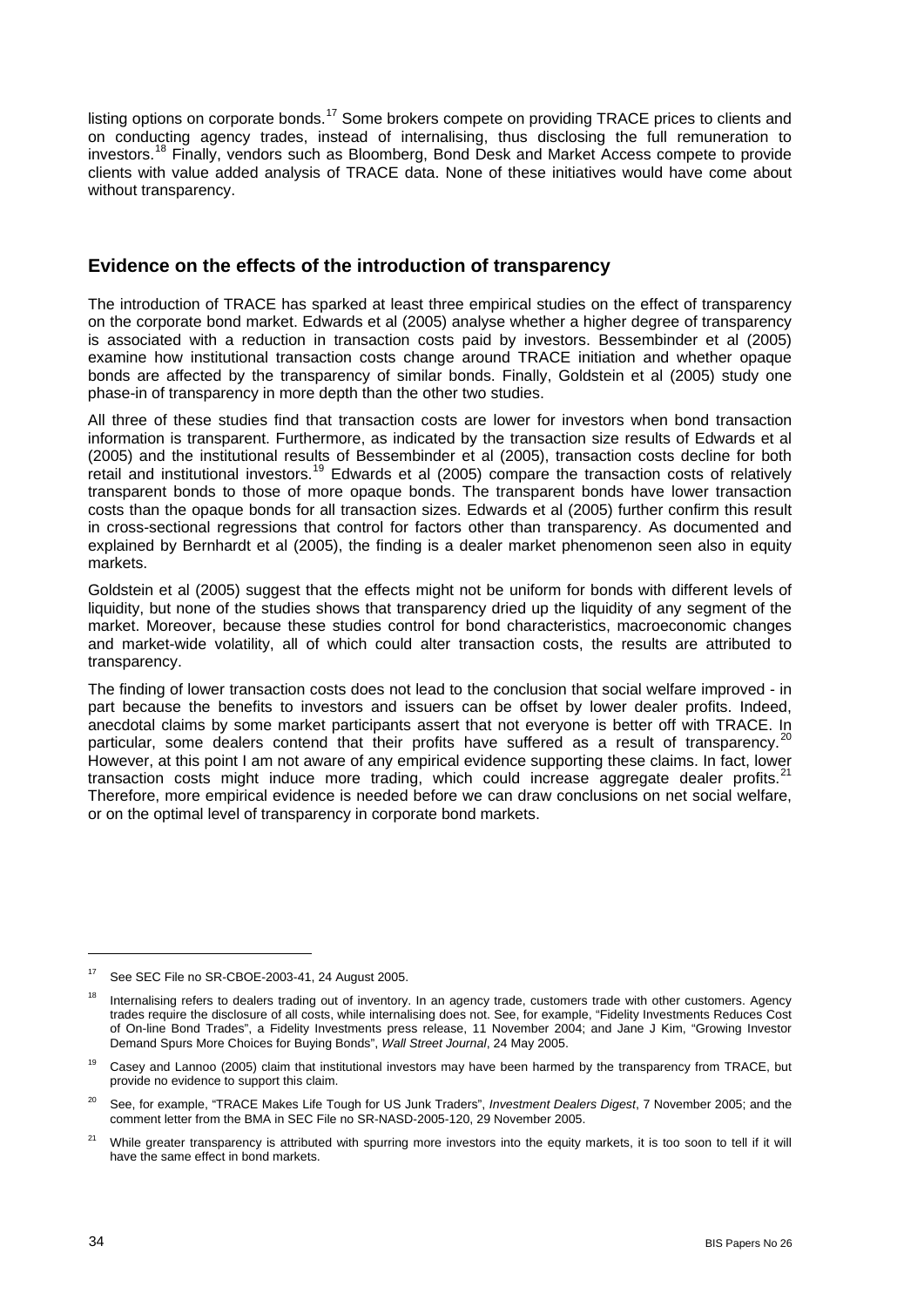### **Market insights from the introduction of transparency**

Beyond its direct market effects, transparency gives information to academics, regulators and market participants that leads to new market insights, which, in turn, have direct implications for regulatory surveillance and policy decisions. For obvious reasons, regulators who know more and better understand their markets can regulate more wisely.

A regulator should not rely on anecdotal evidence alone if obtaining empirical data is possible and practical. The problems with anecdotal evidence can be illustrated by the famous parable of the blind men and the elephant. $22$  Several blind men each describe an elephant based on their own experience, but each one has a different account of what the elephant is and none of them provides a good description of the elephant. The blind men are not lying, nor are they trying to mislead others; rather, they just do not have the perspective necessary to give an adequate description.

A fragmented and opaque market (such as the US corporate bond market prior to TRACE) is likely to suffer from this problem because market participants see very little of the overall activity. A comprehensive dataset of transactions can provide regulators, academics and market participants valuable information they cannot get from anecdotal evidence alone.

The SEC and the NASD have learned a great deal from TRACE data. $^{23}$  $^{23}$  $^{23}$  In testimony before the US Senate Committee, Doug Shulman of the NASD declared that the "NASD now has a better view into the US corporate bond market… we have learned that the corporate bond marketplace is far more active than originally anticipated". He further stated, "[c]ontrary to popular belief… the bond market has a substantial retail participation".<sup>[24](#page-4-2)</sup> Clearly, this information has direct implications for how the corporate bond market should be regulated.

Table 1 shows trade sizes and volumes reported to TRACE and the NYSE in 2003 and 2004. Retailsize trades between dealers and customers are quite common. In fact, while the average trade size is 788 bonds, the median is only 32. This means that a few trades are very large, but the majority of trades are small odd lots. The trades on the NYSE are almost all retail-size, supporting anecdotal evidence that the NYSE is used primarily for odd lots. Institutional-size customer transactions account for most of the par value traded, but account for fewer trade reports than retail-size trades. Inter-dealer trade reports are less than half of the trades reported.

#### **Investor protection from transparency**

If transparency comes with a central reporting system such as TRACE, regulators can use it to enhance surveillance of the secondary markets. In particular, in conjunction with other surveillance and enforcement mechanisms, regulators can automate surveillance, allowing them to more efficiently target potentially harmful behaviour. This would allow regulators to apply their resources more effectively because they can focus on firms that appear to have the highest regulatory risk. Without central trade reporting, regulators can still conduct some trade inspections, but could conduct more exams of dealers who treat investors fairly. Hence, transparency enables regulators to conduct more risk-targeted reviews - and allows dealers without indications of high regulatory risk regarding bond transactions to expend fewer resources dealing with regulatory reviews. This could provide a competitive advantage to dealers who treat customers fairly.

1

<span id="page-4-0"></span><sup>&</sup>lt;sup>22</sup> This analogy can also be found in a speech by US SEC Commissioner Roel Campos on "Developing Bond Markets in APEC: Key Lessons from the US Experience", remarks before the ABAC/ADBI/PECC Conference, 21 June 2005.

<span id="page-4-1"></span><sup>&</sup>lt;sup>23</sup> An example of pre-TRACE anecdotal evidence can be found in "The BMA to Release New Bond Market Regulatory Framework", by Lynn Stevens Hume, *Bond Buyer*, 5 June 1998.

<span id="page-4-2"></span><sup>&</sup>lt;sup>24</sup> Testimony of Doug Shulman, NASD, before the US Senate Committee on Banking, Housing and Urban Affairs Hearing on an Overview of the Regulation of the Bond Markets, 17 June 2004.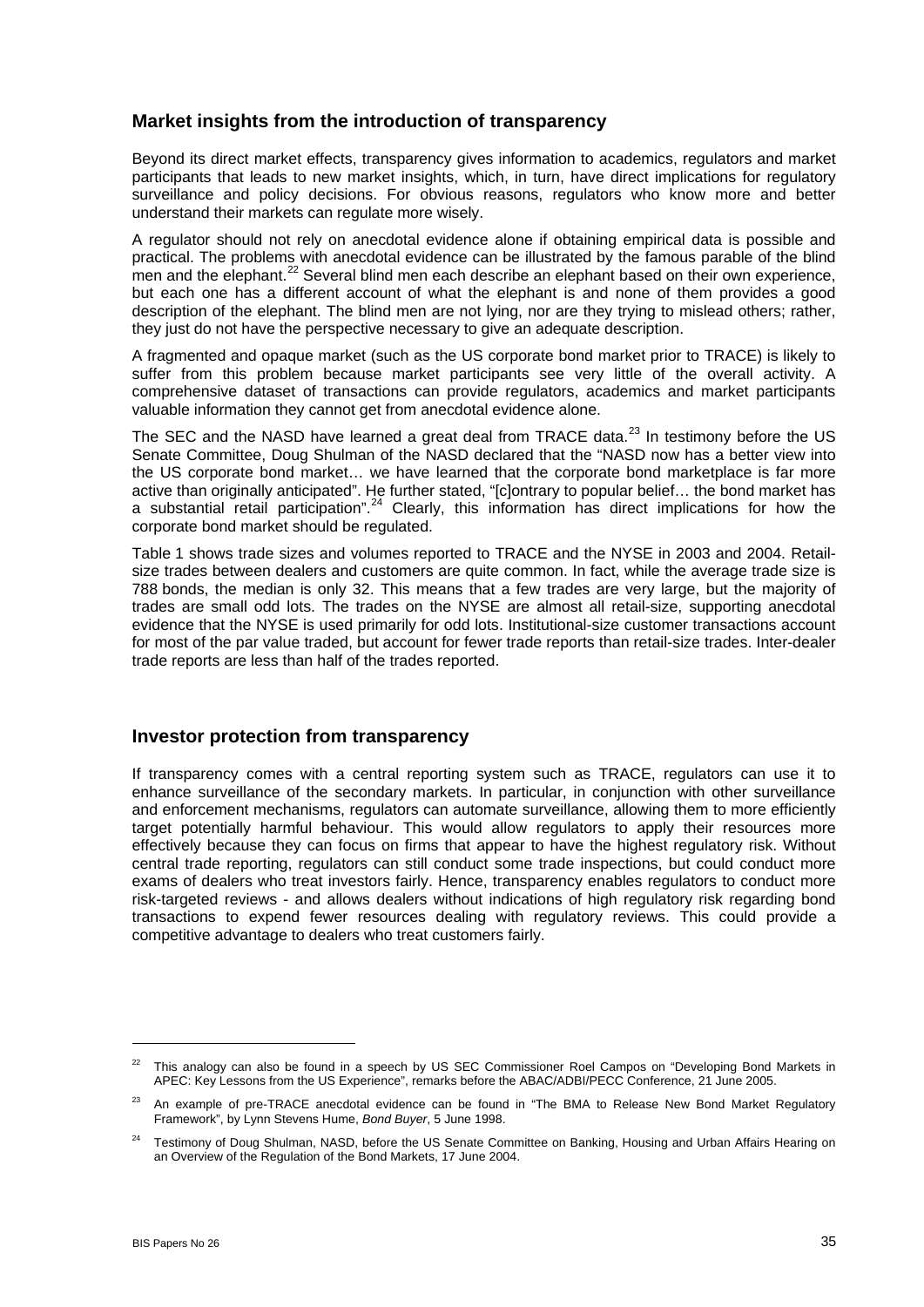| аn<br>ı |
|---------|
|---------|

#### **Empirical characteristics of 2003-04 US corporate bond trading**

|                              | <b>TRACE</b>  |                        |            | <b>NYSE</b>   |                       |            |  |
|------------------------------|---------------|------------------------|------------|---------------|-----------------------|------------|--|
|                              | <b>Volume</b> | $%$ of<br><b>TRACE</b> | % of total | <b>Volume</b> | $%$ of<br><b>NYSE</b> | % of total |  |
| Trade reports (thousands)    |               |                        |            |               |                       |            |  |
| All trades                   | 15,015        | 100.0                  | 99.0       | 151           | 100.0                 | 1.0        |  |
| Retail-size customers        | 5,876         | 39.1                   | 97.5       | 148           | 98.2                  | 2.5        |  |
| Institutional-size customers | 2,890         | 19.3                   | 99.9       | 3             | 1.8                   | 0.1        |  |
| Inter-dealer                 | 6,248         | 41.6                   | 100.0      | 0             | 0.0                   | 0.0        |  |
| Listed bonds only            | 644           | 4.3                    | 81.0       | 151           | 100.0                 | 19.0       |  |
| Par value (USD billions)     |               |                        |            |               |                       |            |  |
| All trades                   | 11,833        | 100.0                  | 99.97      | 3.6           | 100.0                 | 0.03       |  |
| Retail-size customers        | 145           | 1.2                    | 98.0       | 3.0           | 83.3                  | 2.0        |  |
| Institutional-size customers | 7,643         | 64.6                   | >99.99     | 0.6           | 16.7                  | < 0.01     |  |
| Inter-dealer                 | 4,045         | 34.2                   | 100.0      | 0.0           | 0.0                   | 0.0        |  |
| Listed bonds only            | 387           | 3.3                    | 99.1       | 3.6           | 100.0                 | 0.9        |  |

Note: The numbers in this table were estimated using transaction data for 2003 and 2004 from TRACE and the NYSE. We count each trade report as a separate observation. Because most inter-dealer trades are reported twice to TRACE, the interdealer volumes are actually slightly more than half of the values given in the table. We do not know the trade identities for NYSE trades, so we cannot accurately count the customer or inter-dealer trades. Instead, we count all NYSE trades as customer transactions. Retail-size customer trades are defined as being for 100 bonds or less. Institutional-size trades are for more than 100 bonds.

Source: Estimates using transaction data from TRACE and NYSE.

Investors can better monitor the quality of their executions with post-trade transparency, and mutual funds can better price their net asset values (NAVs). More accurate mutual fund NAVs may reduce the potential for market timing.<sup>[25](#page-5-0)</sup> Investors can also more accurately compare mutual funds' past performance and risks, thus making mutual funds more attractive investments for retail investors and strengthening investor confidence in the process.

Casey and Lannoo (2005) assert that regulators should consider whether transaction surveillance is misguided, and recommend focusing instead on surveillance related to "principal protection". The main investor protection lesson from TRACE, however, is that the automation of manual surveillance can improve regulatory effectiveness - and not that trade surveillance should be a substitute for bankruptcy protection, issuer disclosure and the like.

Many types of surveillance, including insider trading, manipulation, fair price, best execution and suitability, are more efficient with a system of central trade reporting in place. Indeed, as mentioned above, FIPS was created in part to allow the NASD to include high-yield bonds in their automated insider trading surveillance.<sup>[2](#page-5-1)6</sup> In addition, regulators can use trade reporting systems to create

l

<span id="page-5-0"></span><sup>&</sup>lt;sup>25</sup> Market timing occurs when investors trade in and out of mutual funds to take advantage of mispriced NAVs. For an example of problems that can be alleviated with transparency, see SEC press release number 2003-171, "SEC Levels Fraud Charges against Heartland Advisors, Inc., 12 Company Officials and Others for Misrepresentations, Mispricings, and Insider Trading in Two High Yield Bond Funds", 11 December 2003.

<span id="page-5-1"></span> $26$  See Securities Exchange Act Release no 34-32019, SEC File no SR-NASD-92-45, 19 March 1993.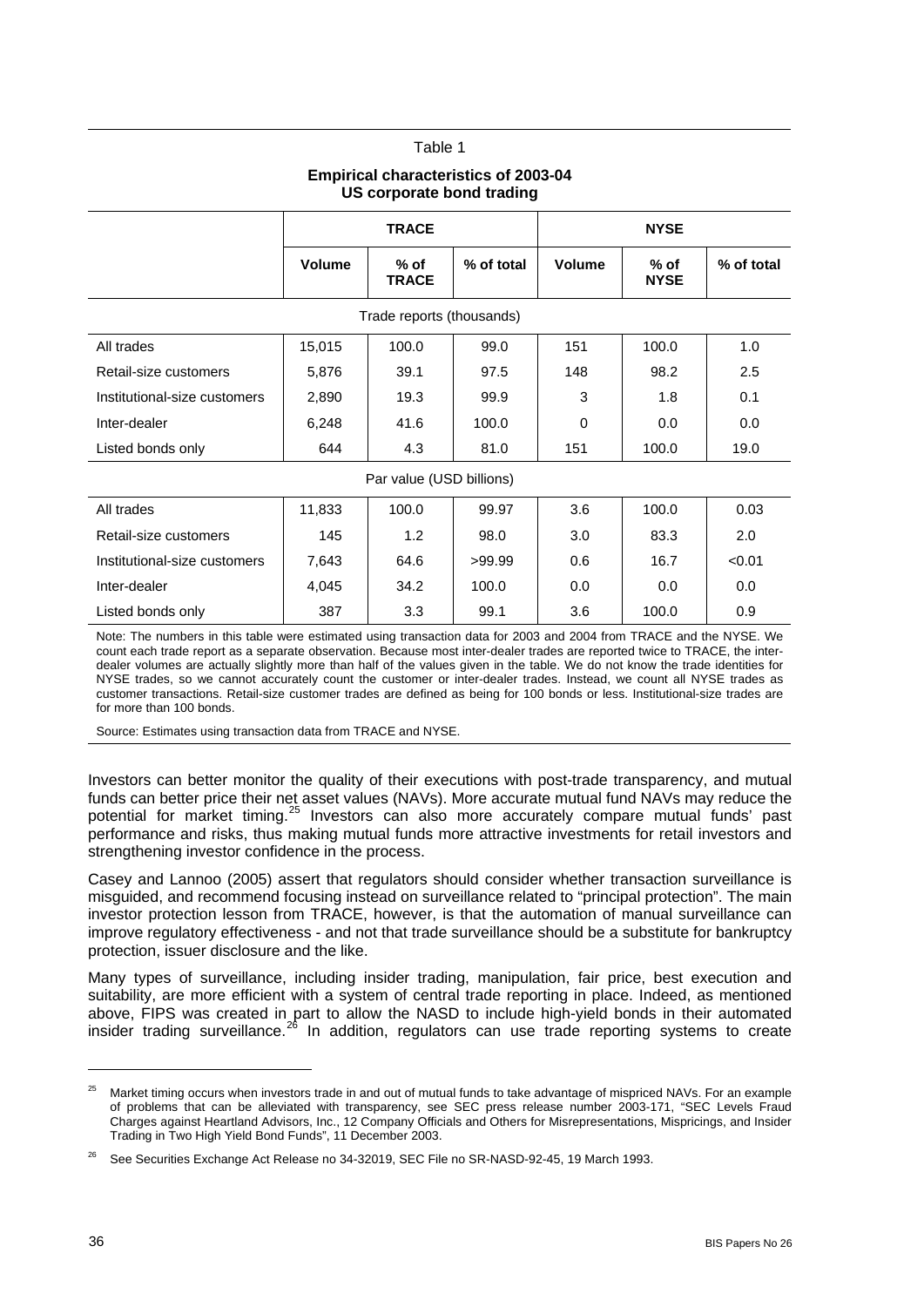computer programs that automatically screen trades for evidence of daisy chain, wash trade or marking manipulations.<sup>[2](#page-6-0)7</sup> Fair price surveillance can also be automated to identify dealers who tend to transact at prices that deviate from market prices.<sup>[2](#page-6-1)8</sup> Regulators can even automatically determine which firms show patterns consistent with putting investors in unsuitable investments.

Regulators who consider creating transaction reporting systems to facilitate surveillance by investors and regulators should carefully consider the following points. First, the ability to conduct meaningful surveillance can be severely hampered by poor information quality; therefore, regulators need to ensure the accurate and timely reporting of trades.<sup>[29](#page-6-2)</sup> Second, to conduct the surveillance necessary to promote investor protection, transaction reporting and transparency must include customer transactions in addition to inter-dealer transactions.<sup>[30](#page-6-3)</sup> Finally, when considering the costs of creating a trade reporting system, regulators should carefully examine whether automated surveillance is more cost-effective than manual surveillance.

Overall, the information from central trade reporting promotes more efficient regulatory reviews. Automated trade surveillance complements solid bankruptcy and civil laws, appropriate disclosure and governance regulations, as well as vigilant regulatory enforcement, to enhance investor confidence in the corporate bond markets and corporate bond mutual funds.

# **Summary**

The recent increases in transparency in the US corporate bond market have provided many lessons that can aid regulators in other countries. Without dictating a specific market structure, regulators recently promoted post-trade transparency in the market, which resulted in lower transaction costs for both retail and institutional investors. In fact, Edwards et al (2005) assert that US investors would have saved over USD 1 billion in 2003 if transparency had been fully implemented sooner. Aside from the benefit to investors of lower transaction costs, the NASD has been able to create automated surveillance from the TRACE data that has streamlined the regulatory enforcement by the NASD and the SEC and should result in better investor protection.

-

<span id="page-6-0"></span><sup>&</sup>lt;sup>27</sup> Daisy chain manipulations involve needless inter-dealer transactions that purposefully serve to increase the price difference between customer buy and sell transactions. Wash trades are offsetting trades conducted to effect a price change or to create volume to alter average prices. Marking occurs when participants attempt to trade at a point in time to set a price used for other purposes such as security issuance or option exercise.

<span id="page-6-1"></span><sup>28</sup> Despite investor education initiatives, many retail investors may still not be aware that they can look up bond prices. As investors become accustomed to TRACE, fair price surveillance should become less necessary because investors monitor prices themselves. Automated surveillance will then detect fewer fair pricing problems.

<span id="page-6-2"></span><sup>&</sup>lt;sup>29</sup> Timely reporting is important to investors monitoring their trades and mutual funds estimating NAVs.

<span id="page-6-3"></span><sup>&</sup>lt;sup>30</sup> Some systems for reporting and transparency include inter-dealer trades only. These are not as useful for investor protection surveillance as systems that include customer trades.